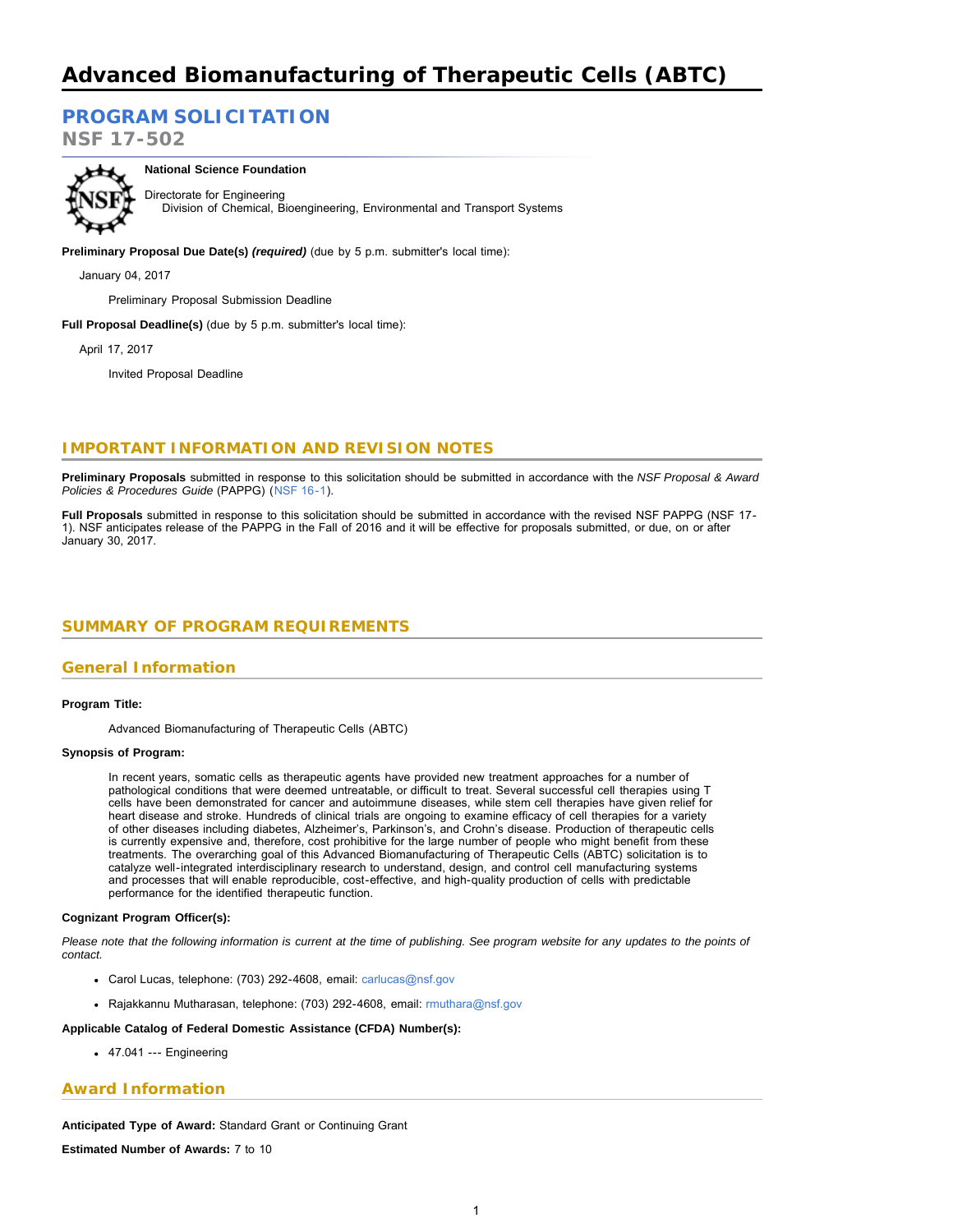### **Eligibility Information**

#### **Who May Submit Proposals:**

Proposals may only be submitted by the following:

- Universities and Colleges Universities and two- and four-year colleges (including community colleges) accredited in, and having a campus located in, the US acting on behalf of their faculty members. Such organizations also are referred to as academic institutions.
- Non-profit, non-academic organizations: Independent museums, observatories, research labs, professional societies and similar organizations in the U.S. associated with educational or research activities.

#### **Who May Serve as PI:**

There are no restrictions or limits for the allowable organizations listed above.

#### **Limit on Number of Proposals per Organization:**

There is no limit on the number of preliminary proposals or proposals per organization. However, there is a limitation on the number of submissions per scientist as noted below.

#### **Limit on Number of Proposals per PI or Co-PI:** 2

An individual may appear as PI, co-PI, other senior personnel, or consultant on no more than two preliminary proposals or proposals submitted in response to this solicitation. This limitation includes preliminary proposals or proposals submitted by a lead organization or any sub-award submitted as part of a preliminary proposal or proposal. Please be advised that if an individual's name appears, in any capacity, on more than TWO preliminary proposals or proposals, all submittals after the first two preliminary proposals or proposals (based on the timestamp) will be returned without review.

### **Proposal Preparation and Submission Instructions**

#### **A. Proposal Preparation Instructions**

- **Letters of Intent:** Not required
- **Preliminary Proposals:** Submission of Preliminary Proposals is required. Please see the full text of this solicitation for further information.
- **Full Proposals:**
	- Full Proposals submitted via FastLane: NSF Proposal and Award Policies and Procedures Guide, Part I: Grant Proposal Guide (GPG) Guidelines apply. The complete text of the GPG is available electronically on the NSF website at: [http://www.nsf.gov/publications/pub\\_summ.jsp?ods\\_key=gpg.](http://www.nsf.gov/publications/pub_summ.jsp?ods_key=gpg)
	- Full Proposals submitted via Grants.gov: NSF Grants.gov Application Guide: A Guide for the Preparation and Submission of NSF Applications via Grants.gov Guidelines apply (Note: The NSF Grants.gov Application Guide is available on the Grants.gov website and on the NSF website at: [http://www.nsf.gov/publications/pub\\_summ.jsp?](http://www.nsf.gov/publications/pub_summ.jsp?ods_key=grantsgovguide) [ods\\_key=grantsgovguide\)](http://www.nsf.gov/publications/pub_summ.jsp?ods_key=grantsgovguide)

#### **B. Budgetary Information**

**Cost Sharing Requirements:**

Inclusion of voluntary committed cost sharing is prohibited.

**Indirect Cost (F&A) Limitations:**

Not Applicable

**Other Budgetary Limitations:**

Not Applicable

#### **C. Due Dates**

**Preliminary Proposal Due Date(s)** *(required)* (due by 5 p.m. submitter's local time):

January 04, 2017

Preliminary Proposal Submission Deadline

**Full Proposal Deadline(s)** (due by 5 p.m. submitter's local time):

April 17, 2017

Invited Proposal Deadline

### **Proposal Review Information Criteria**

**Merit Review Criteria:**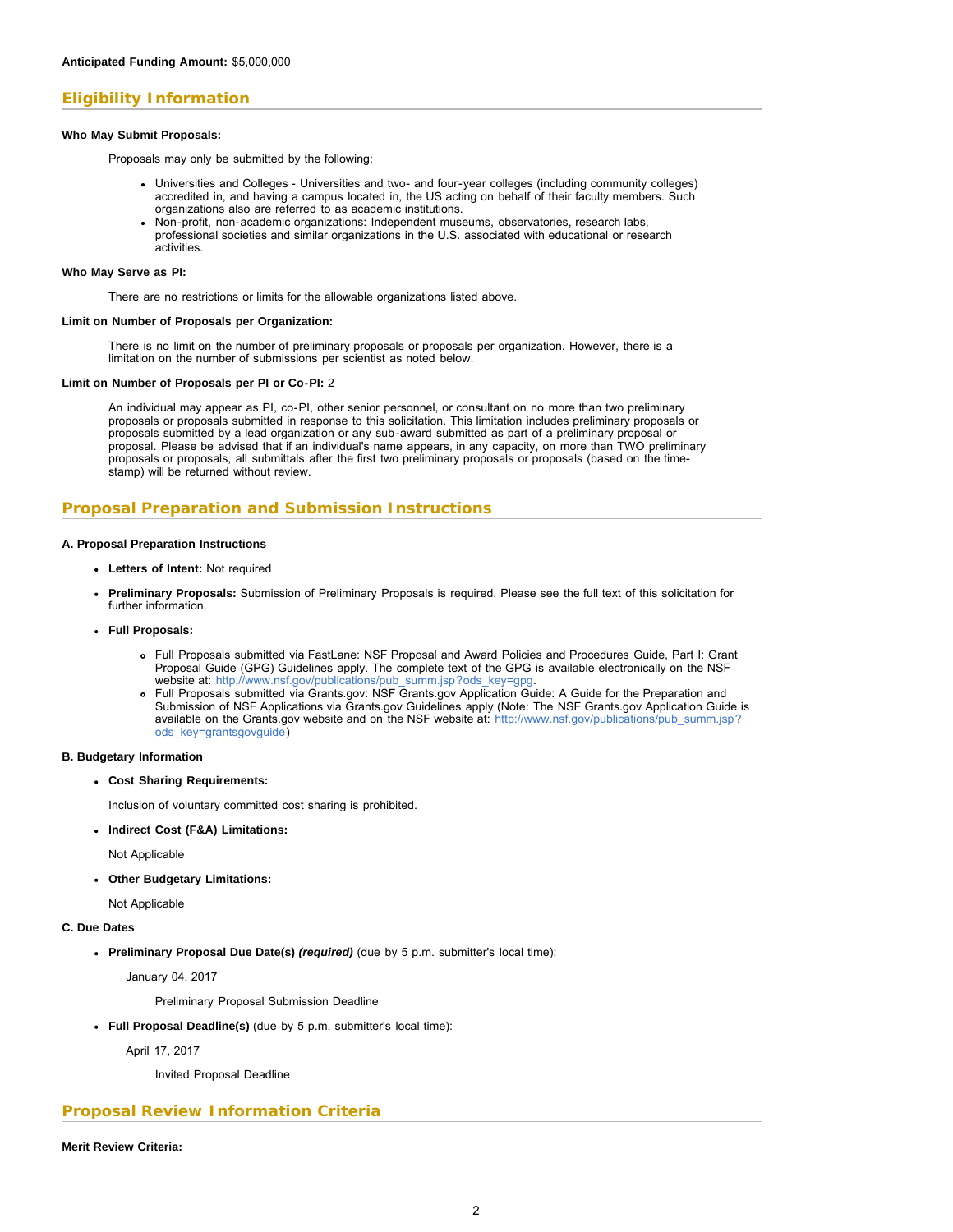### **Award Administration Information**

#### **Award Conditions:**

Standard NSF award conditions apply.

#### **Reporting Requirements:**

<span id="page-2-0"></span>Standard NSF reporting requirements apply.

### **TABLE OF CONTENTS**

**[Summary of Program Requirements](#page-0-0)**

- I. **[Introduction](#page-2-1)**
- II. **[Program Description](#page-3-0)**
- III. **[Award Information](#page-3-1)**
- IV. **[Eligibility Information](#page-3-2)**

#### V. **[Proposal Preparation and Submission Instructions](#page-4-0)**

- A. [Proposal Preparation Instructions](#page-4-0)
- B. [Budgetary Information](#page-4-1)
- C. [Due Dates](#page-4-2)
- D. [FastLane/Grants.gov Requirements](#page-5-0)

#### VI. **[NSF Proposal Processing and Review Procedures](#page-5-1)**

- A. [Merit Review Principles and Criteria](#page-5-2)
- B. [Review and Selection Process](#page-6-0)

#### VII. **[Award Administration Information](#page-7-0)**

- A. [Notification of the Award](#page-7-1)
- B. [Award Conditions](#page-7-2)
- C. [Reporting Requirements](#page-7-3)

VIII. **[Agency Contacts](#page-7-4)**

IX. **[Other Information](#page-8-0)**

### <span id="page-2-1"></span>**I. INTRODUCTION**

The use of human cells of various types as therapeutic agents has progressed at a rapid rate over the recent decade and has provided new treatment approaches for a number of disease conditions that were deemed untreatable or difficult to treat. Successful outcomes have been achieved for cancer and autoimmune diseases. Similarly, stem cell therapies have given relief for heart disease and stroke. Hundreds of clinical trials are ongoing to examine efficacy of cell therapies for a variety of diseases including diabetes, Alzheimer's, Parkinson's, and Crohn's disease.

Source cells for biomanufacture are most often autologous, allogeneic, and pluripotent types. Typically, an enrichment or separation step is involved, followed by genetically modifying the cells or differentiating them to a suitable phenotype. Expansion in a bioreactor is a central step where the target cells are grown to the desired concentration and subsequently purified and formulated prior to introduction into patients. This multi-step manufacturing system is expected to produce cells that have high potency and low variability. Current production processes are typically run in an open loop format without online biological function monitoring capability due to unavailability. Potency assays often are inadequate, and an indicator function is used in lieu of the required therapeutic function. Culture media in bioreactors are often formulated using natural materials that inevitably introduce variability, yet the final cell product is required to be uniform with low or no variability. Source cells can also introduce variability.

Production of therapeutic cells is currently expensive and, therefore, cost prohibitive for the large number of patients who might benefit from these treatments. The availability, affordability and quality of therapeutic cells are critical considerations that require research and innovation in cell manufacturing systems and processes. Examples include T-cells for cancer therapies and heart repairing adult phenotype cardiomyocytes. While great successes have been achieved, new fundamental knowledge in manufacturing methods is required to make these new approaches commonly available. For example, what are the bioreactor conditions that cause loss of biological potency of cells during expansion? Can closed cell bioreactor systems be designed and operated effectively? Can new potency assays or sensors be developed that provide process data for tracking the progress of cell expansion? Can a universally common base cell platform be designed to genetically customize specific therapeutic cells that can be expanded for effective treatment? Can scalable separation and purification of source cells or production cells be accomplished without loss of potency? Can potent product cells be separated and formulated in a single manufacturing step?

To this end, the Engineering Directorate, through its Division of Chemical, Bioengineering, Environmental, and Transport Systems, began in Fiscal Year 2015, investments in advanced Biomanufacturing initiatives. In FY 2015, [thirteen projects](https://www.nsf.gov/awardsearch/advancedSearchResult?PIId=&PIFirstName=&PILastName=&PIOrganization=&PIState=&PIZip=&PICountry=&ProgOrganization=07020000&ProgEleCode=5345&BooleanElement=All&ProgRefCode=7916&BooleanRef=All&Program=&ProgOfficer=&Keyword=&AwardNumberOperator=Range&AwardNumberFrom=1540000&AwardNumberTo=1549999&AwardAmount=&AwardInstrument=&ActiveAwards=true&OriginalAwardDateOperator=&StartDateOperator=&ExpDateOperator=) were funded via the EAGER mechanism to examine stem cell differentiation methods. In FY 2016 [eleven projects](https://www.nsf.gov/awardsearch/advancedSearchResult?PIId=&PIFirstName=&PILastName=&PIOrganization=&PIState=&PIZip=&PICountry=&ProgOrganization=07020000&ProgEleCode=5345&BooleanElement=All&ProgRefCode=7916&BooleanRef=All&Program=&ProgOfficer=&Keyword=&AwardNumberOperator=Range&AwardNumberFrom=1640000&AwardNumberTo=1649999&AwardAmount=&AwardInstrument=&ActiveAwards=true&OriginalAwardDateOperator=&StartDateOperator=&ExpDateOperator=) were also funded as EAGERs to examine fundamentals of T- cell manufacturing methodologies. Some projects are focused on novel methods for enriching T cells with desired phenotype and potency based on unique surface markers, mass spec profiling, mRNA classifiers, smart membranes,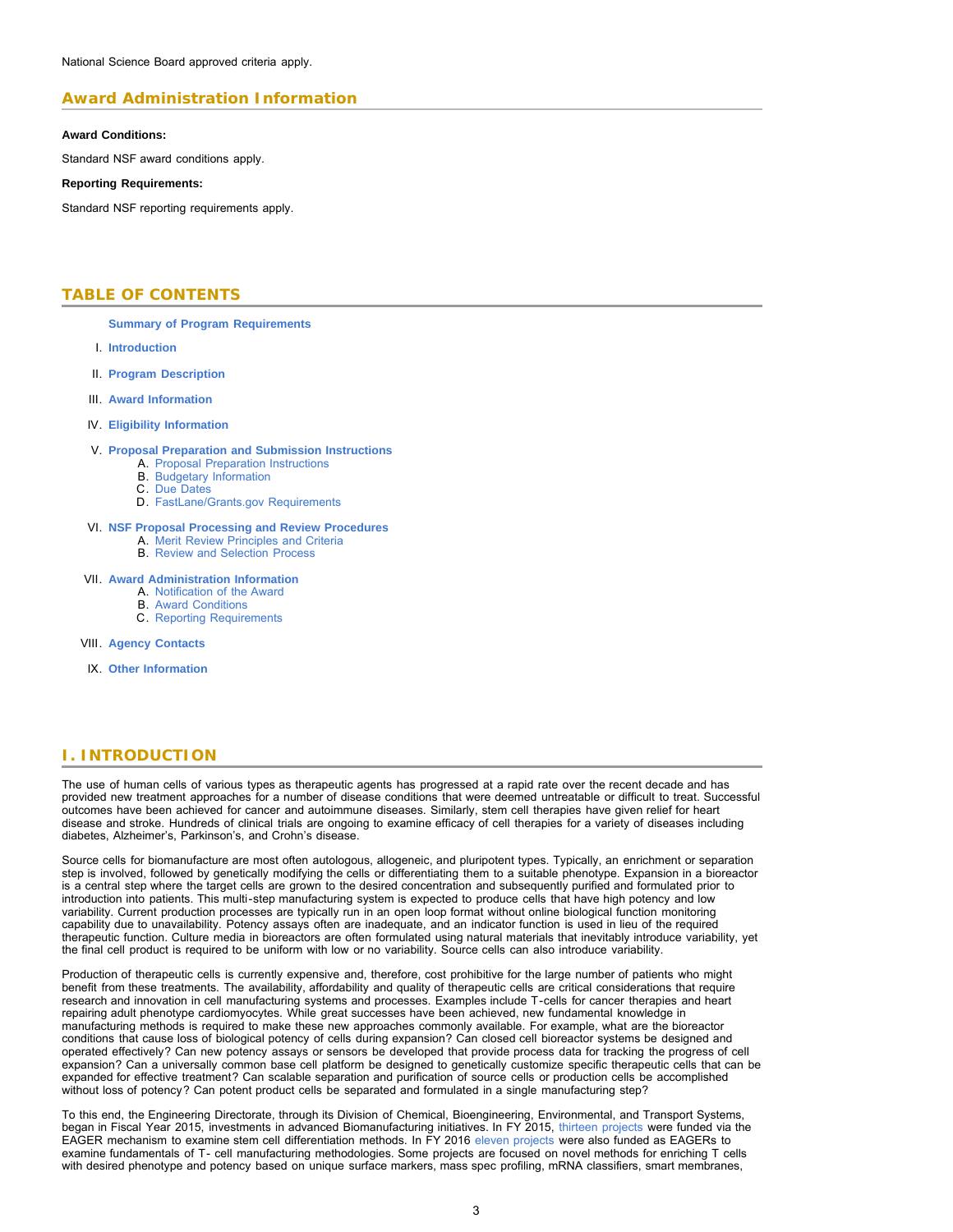and computer models. Some projects are examining innovative transfection techniques such as CRISPR-Cas9 gene editing and DNA carrying nanoparticles. Other projects are exploring unusual expansion stimulation methods such as dendritic cell mediated expansion or encapsulated interleukin-2 mediated expansion. Additionally, several projects are improving bioreactor designs to reduce cost, enable automation, reduce human intervention, and increase cell production by applying metabolic cell engineering principles.

<span id="page-3-0"></span>The current solicitation broadens the scope of this activity. It aims to address some of the critical challenges in cell production by emphasizing cell manufacturing fundamental research and by promoting collaborations across disciplines and with research groups in industry.

### **II. PROGRAM DESCRIPTION**

The overarching goal of ABTC is to catalyze well-integrated interdisciplinary research that will improve the understanding, design, and control of cell manufacturing systems and processes to enable reproducible, cost-effective, and high-quality production of cells with predictable performance for the identified therapeutic function. This solicitation has the following objectives:

- Develop cell culture strategies that ensure reproducible cell products of specified performance potency;
- Significantly advance the understanding of the cell manufacturing systems and processes through experimental and modeling approaches;
- Enable research that will lead to innovative system and technological solutions to critical cell manufacturing problems; Enable real-time biological monitoring of cells in production bioreactors.

Proposals should incorporate NSF's mission toward growing a scientific workforce capable of developing and managing cell biomanufacturing systems through education and other professional development opportunities for students.

Applications that propose innovations in tissue and organ culture, materials design for tissues, bioprinting, storage methodologies as core innovations are not encouraged.

**Collaboration across disciplines**: ABTC research has natural linkages to researchers in immunology, cell therapies, and a wide spectrum of other related disciplines. Such collaborations should be considered to improve definitions of underlying scientific problems, thus enhancing the probability that effective and impactful approaches will be developed. Proposals must document that the proposed research is truly interdisciplinary, that the respective components are fully integrated and necessary for the successful execution of the proposed project, and that the research team contains sufficient expertise to carry out all dimensions of the research plan. **Plans for integration of the respective research components must be fully outlined in the proposal.**

**Collaboration with Industry**: ABTC research also has natural linkages with industrial research groups in the business of cell biomanufacturing. Collaboration with an industrial research group is encouraged through NSF's **Grant Opportunities for Academic Liaison with Industry (GOALI)**. GOALI proposals that integrate fundamental research with translational results are highly encouraged. More information on GOALI requirements can be found [here.](https://www.nsf.gov/pubs/2016/nsf16099/nsf16099.jsp) Proposals submitted under GOALI must document that the proposed research is truly translational, that the respective components are integrated and necessary for the successful execution of the proposed project, and that the research team has sufficient expertise to carry out the research plan.

### <span id="page-3-1"></span>**III. AWARD INFORMATION**

**Anticipated Type of Award:** Continuing Grant or Standard Grant

**Estimated Number of Awards:** 7 to 10

<span id="page-3-2"></span>**Anticipated Funding Amount:** \$5,000,000

### **IV. ELIGIBILITY INFORMATION**

#### **Who May Submit Proposals:**

Proposals may only be submitted by the following:

- Universities and Colleges Universities and two- and four-year colleges (including community colleges) accredited in, and having a campus located in, the US acting on behalf of their faculty members. Such organizations also are referred to as academic institutions.
- Non-profit, non-academic organizations: Independent museums, observatories, research labs, professional societies and similar organizations in the U.S. associated with educational or research activities.

#### **Who May Serve as PI:**

There are no restrictions or limits for the allowable organizations listed above.

#### **Limit on Number of Proposals per Organization:**

There is no limit on the number of preliminary proposals or proposals per organization. However, there is a limitation on the number of submissions per scientist as noted below.

#### **Limit on Number of Proposals per PI or Co-PI:** 2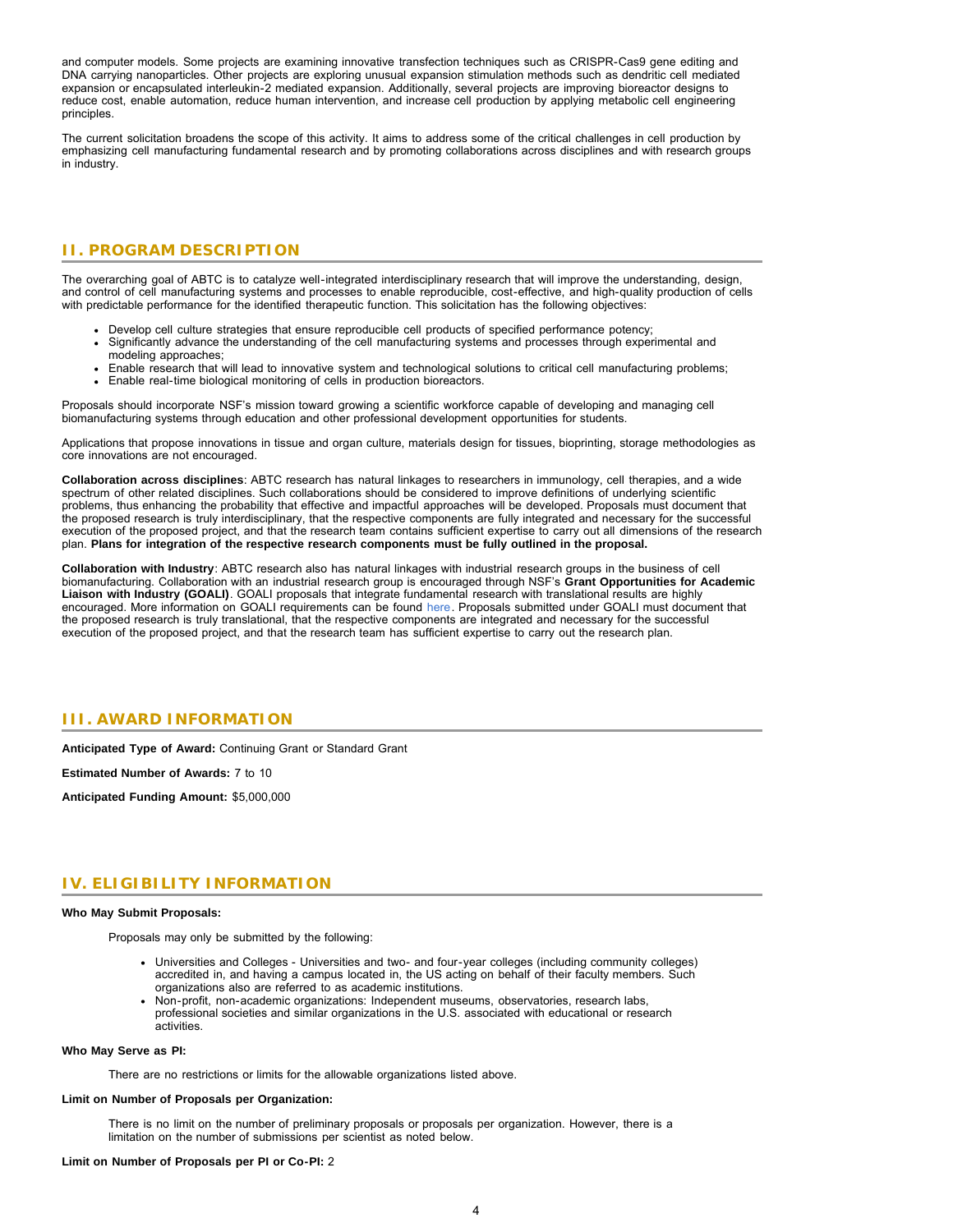<span id="page-4-2"></span>An individual may appear as PI, co-PI, other senior personnel, or consultant on no more than two preliminary proposals or proposals submitted in response to this solicitation. This limitation includes preliminary proposals or proposals submitted by a lead organization or any sub-award submitted as part of a preliminary proposal or proposal. Please be advised that if an individual's name appears, in any capacity, on more than TWO preliminary proposals or proposals, all submittals after the first two preliminary proposals or proposals (based on the timestamp) will be returned without review.

#### **Additional Eligibility Info:**

Individual researchers and researchers at ineligible organizations may be included on proposals from eligible institutions through sub-awards or as consultants.

### <span id="page-4-0"></span>**V. PROPOSAL PREPARATION AND SUBMISSION INSTRUCTIONS**

### **A. Proposal Preparation Instructions**

**Preliminary Proposals** *(required)*: Preliminary proposals are required and must be submitted via the NSF FastLane system, even if full proposals will be submitted via Grants.gov.

An application to the ABTC solicitation consists of submission of a preliminary proposal, followed by submission of a standard full proposal from invited applicants. The invitation decision will be based on the evaluation of preliminary proposals.

Preliminary proposals will be evaluated by a panel of experts, and approximately 15 meritorious preliminary proposals will move to the next stage of competition. PIs of the selected preliminary proposals will be invited to submit a full proposal within 45 days of preliminary proposal deadline. Invited proposals will then be evaluated by a panel of experts for award selection. Any proposals received that were not invited will be returned without review.

The project description section of a preliminary proposal is limited to **three** pages and should contain in the narrative: (a) the identified cell biomanufacturing problem or limitation, (b) proposed strategies to overcome the problem or limitation, (c) potential impact on current cell biomanufacturing processes, and (d) anticipated impact on workforce development. A list of references may be included in the "References Cited" section and is outside of the page limit. A single line budget estimate, including indirect costs, should be included in the project description section; a detailed budget is not required. A list of investigators and their NSF prescribed biographical sketches should be included in the "Biographical Sketches" section. Please note, the **PRELIMINARY PROPOSAL** box on the cover page MUST be checked.

**Full Proposal Preparation Instructions**: Proposers may opt to submit proposals in response to this Program Solicitation via Grants.gov or via the NSF FastLane system.

- Full proposals submitted via FastLane: Proposals submitted in response to this program solicitation should be prepared and submitted in accordance with the general guidelines contained in the NSF Grant Proposal Guide (GPG). The complete text of the GPG is available electronically on the NSF website at: [http://www.nsf.gov/publications/pub\\_summ.jsp?ods\\_key=gpg.](http://www.nsf.gov/publications/pub_summ.jsp?ods_key=gpg) Paper copies of the GPG may be obtained from the NSF Publications Clearinghouse, telephone (703) 292-7827 or by email from [nsfpubs@nsf.gov.](mailto:nsfpubs@nsf.gov) Proposers are reminded to identify this program solicitation number in the program solicitation block on the NSF Cover Sheet For Proposal to the National Science Foundation. Compliance with this requirement is critical to determining the relevant proposal processing guidelines. Failure to submit this information may delay processing.
- Full proposals submitted via Grants.gov: Proposals submitted in response to this program solicitation via Grants.gov should be prepared and submitted in accordance with the NSF Grants.gov Application Guide: A Guide for the Preparation and Submission of NSF Applications via Grants.gov. The complete text of the NSF Grants.gov Application Guide is available on the Grants.gov website and on the NSF website at: ([http://www.nsf.gov/publications/pub\\_summ.jsp?](http://www.nsf.gov/publications/pub_summ.jsp?ods_key=grantsgovguide) ods key=grantsgovguide). To obtain copies of the Application Guide and Application Forms Package, click on the Apply tab on the Grants.gov site, then click on the Apply Step 1: Download a Grant Application Package and Application Instructions link and enter the funding opportunity number, (the program solicitation number without the NSF prefix) and press the Download Package button. Paper copies of the Grants.gov Application Guide also may be obtained from the NSF Publications Clearinghouse, telephone (703) 292-7827 or by e-mail from [nsfpubs@nsf.gov.](mailto:nsfpubs@nsf.gov)

In determining which method to utilize in the electronic preparation and submission of the proposal, please note the following:

Collaborative Proposals. All collaborative proposals submitted as separate submissions from multiple organizations must be submitted via the NSF FastLane system. Chapter II, Section D.5 of the Grant Proposal Guide provides additional information on collaborative proposals.

See Chapter II.C.2 of the [GPG](http://www.nsf.gov/publications/pub_summ.jsp?ods_key=gpg) for guidance on the required sections of a full research proposal submitted to NSF. Please note that the proposal preparation instructions provided in this program solicitation may deviate from the GPG instructions.

### <span id="page-4-1"></span>**B. Budgetary Information**

#### **Cost Sharing:**

Inclusion of voluntary committed cost sharing is prohibited.

### **C. Due Dates**

**Preliminary Proposal Due Date(s)** *(required)* (due by 5 p.m. submitter's local time):

January 04, 2017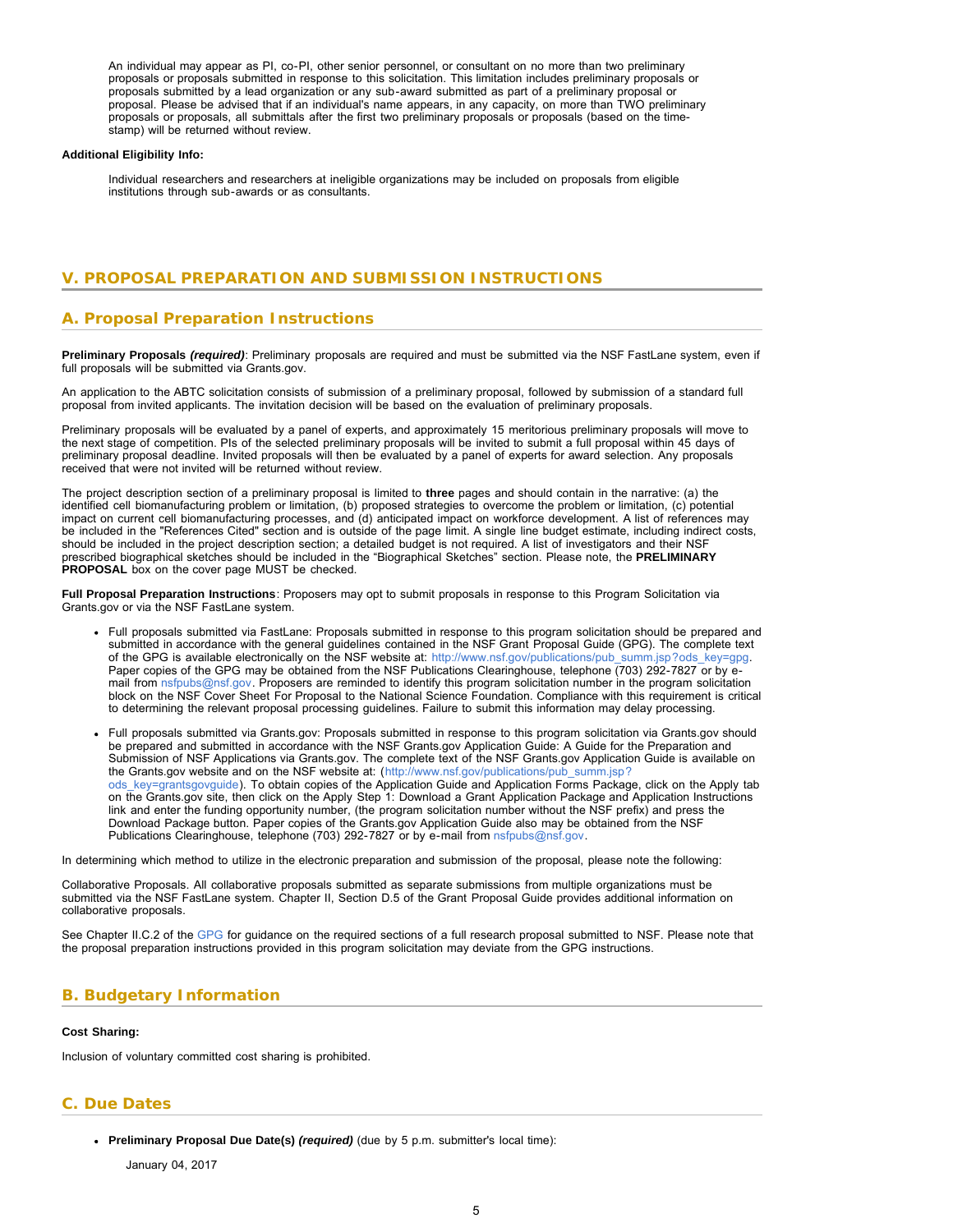Preliminary Proposal Submission Deadline

**Full Proposal Deadline(s)** (due by 5 p.m. submitter's local time):

April 17, 2017

Invited Proposal Deadline

### <span id="page-5-0"></span>**D. FastLane/Grants.gov Requirements**

#### **For Proposals Submitted Via FastLane:**

To prepare and submit a proposal via FastLane, see detailed technical instructions available at: [https://www.fastlane.nsf.gov/a1/newstan.htm.](https://www.fastlane.nsf.gov/a1/newstan.htm) For FastLane user support, call the FastLane Help Desk at 1-800- 673-6188 or e-mail [fastlane@nsf.gov.](mailto:fastlane@nsf.gov) The FastLane Help Desk answers general technical questions related to the use of the FastLane system. Specific questions related to this program solicitation should be referred to the NSF program staff contact(s) listed in Section VIII of this funding opportunity.

#### **For Proposals Submitted Via Grants.gov:**

Before using Grants.gov for the first time, each organization must register to create an institutional profile. Once registered, the applicant's organization can then apply for any federal grant on the Grants.gov website. Comprehensive information about using Grants.gov is available on the Grants.gov Applicant Resources webpage: [http://www.grants.gov/web/grants/applicants.html.](http://www.grants.gov/web/grants/applicants.html) In addition, the NSF Grants.gov Application Guide (see link in Section V.A) provides instructions regarding the technical preparation of proposals via Grants.gov. For Grants.gov user support, contact the Grants.gov Contact Center at 1-800-518-4726 or by email: [support@grants.gov](mailto:support@grants.gov). The Grants.gov Contact Center answers general technical questions related to the use of Grants.gov. Specific questions related to this program solicitation should be referred to the NSF program staff contact(s) listed in Section VIII of this solicitation.

*Submitting the Proposal:* Once all documents have been completed, the Authorized Organizational Representative (AOR) must submit the application to Grants.gov and verify the desired funding opportunity and agency to which the application is submitted. The AOR must then sign and submit the application to Grants.gov. The completed application will be transferred to the NSF FastLane system for further processing.

Proposers that submitted via FastLane are strongly encouraged to use FastLane to verify the status of their submission to NSF. For proposers that submitted via Grants.gov, until an application has been received and validated by NSF, the Authorized Organizational Representative may check the status of an application on Grants.gov. After proposers have received an e-mail notification from NSF, Research.gov should be used to check the status of an application.

### <span id="page-5-1"></span>**VI. NSF PROPOSAL PROCESSING AND REVIEW PROCEDURES**

Proposals received by NSF are assigned to the appropriate NSF program for acknowledgement and, if they meet NSF requirements, for review. All proposals are carefully reviewed by a scientist, engineer, or educator serving as an NSF Program Officer, and usually by three to ten other persons outside NSF either as *ad hoc* reviewers, panelists, or both, who are experts in the particular fields represented by the proposal. These reviewers are selected by Program Officers charged with oversight of the review process. Proposers are invited to suggest names of persons they believe are especially well qualified to review the proposal and/or persons they would prefer not review the proposal. These suggestions may serve as one source in the reviewer selection process at the Program Officer's discretion. Submission of such names, however, is optional. Care is taken to ensure that reviewers have no conflicts of interest with the proposal. In addition, Program Officers may obtain comments from site visits before recommending final action on proposals. Senior NSF staff further review recommendations for awards. A flowchart that depicts the entire NSF proposal and award process (and associated timeline) is included in the [GPG](http://www.nsf.gov/publications/pub_summ.jsp?ods_key=gpg) as Exhibit III-1.

A comprehensive description of the Foundation's merit review process is available on the NSF website at: [http://www.nsf.gov/bfa/dias/policy/merit\\_review/](http://www.nsf.gov/bfa/dias/policy/merit_review/).

Proposers should also be aware of core strategies that are essential to the fulfillment of NSF's mission, as articulated in *[Investing in](http://www.nsf.gov/publications/pub_summ.jsp?ods_key=nsf14043) [Science, Engineering, and Education for the Nation's Future: NSF Strategic Plan for 2014-2018](http://www.nsf.gov/publications/pub_summ.jsp?ods_key=nsf14043)*. These strategies are integrated in the program planning and implementation process, of which proposal review is one part. NSF's mission is particularly wellimplemented through the integration of research and education and broadening participation in NSF programs, projects, and activities.

One of the strategic objectives in support of NSF's mission is to foster integration of research and education through the programs, projects, and activities it supports at academic and research institutions. These institutions must recruit, train, and prepare a diverse STEM workforce to advance the frontiers of science and participate in the U.S. technology-based economy. NSF's contribution to the national innovation ecosystem is to provide cutting-edge research under the guidance of the Nation's most creative scientists and engineers. NSF also supports development of a strong science, technology, engineering, and mathematics (STEM) workforce by investing in building the knowledge that informs improvements in STEM teaching and learning.

NSF's mission calls for the broadening of opportunities and expanding participation of groups, institutions, and geographic regions that are underrepresented in STEM disciplines, which is essential to the health and vitality of science and engineering. NSF is committed to this principle of diversity and deems it central to the programs, projects, and activities it considers and supports.

### <span id="page-5-2"></span>**A. Merit Review Principles and Criteria**

The National Science Foundation strives to invest in a robust and diverse portfolio of projects that creates new knowledge and enables breakthroughs in understanding across all areas of science and engineering research and education. To identify which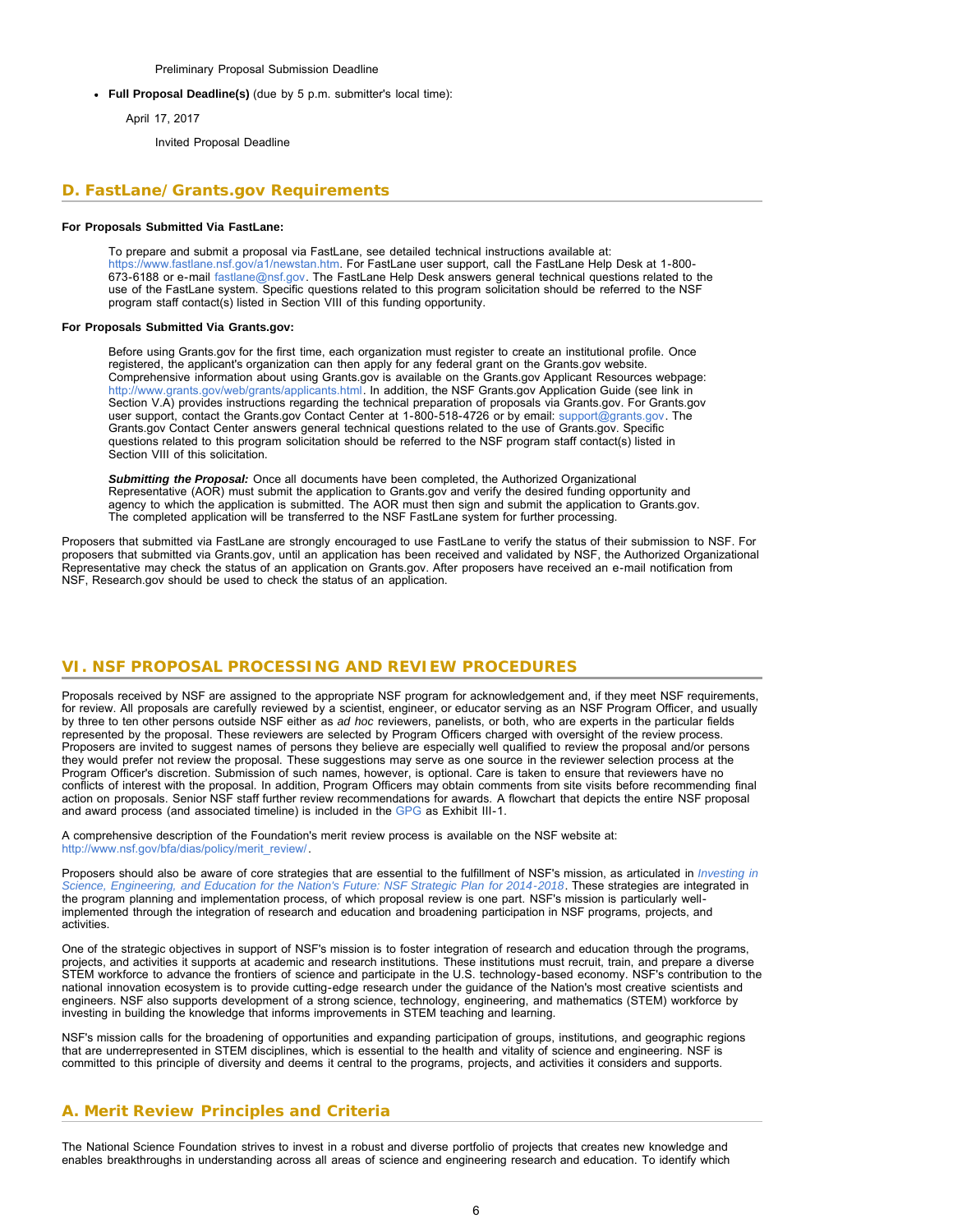projects to support, NSF relies on a merit review process that incorporates consideration of both the technical aspects of a proposed project and its potential to contribute more broadly to advancing NSF's mission "to promote the progress of science; to advance the national health, prosperity, and welfare; to secure the national defense; and for other purposes." NSF makes every effort to conduct a fair, competitive, transparent merit review process for the selection of projects.

#### **1. Merit Review Principles**

These principles are to be given due diligence by PIs and organizations when preparing proposals and managing projects, by reviewers when reading and evaluating proposals, and by NSF program staff when determining whether or not to recommend proposals for funding and while overseeing awards. Given that NSF is the primary federal agency charged with nurturing and supporting excellence in basic research and education, the following three principles apply:

- All NSF projects should be of the highest quality and have the potential to advance, if not transform, the frontiers of knowledge.
- NSF projects, in the aggregate, should contribute more broadly to achieving societal goals. These "Broader Impacts" may be accomplished through the research itself, through activities that are directly related to specific research projects, or through activities that are supported by, but are complementary to, the project. The project activities may be based on previously established and/or innovative methods and approaches, but in either case must be well justified.
- Meaningful assessment and evaluation of NSF funded projects should be based on appropriate metrics, keeping in mind the likely correlation between the effect of broader impacts and the resources provided to implement projects. If the size of the activity is limited, evaluation of that activity in isolation is not likely to be meaningful. Thus, assessing the effectiveness of these activities may best be done at a higher, more aggregated, level than the individual project.

With respect to the third principle, even if assessment of Broader Impacts outcomes for particular projects is done at an aggregated level, PIs are expected to be accountable for carrying out the activities described in the funded project. Thus, individual projects should include clearly stated goals, specific descriptions of the activities that the PI intends to do, and a plan in place to document the outputs of those activities.

These three merit review principles provide the basis for the merit review criteria, as well as a context within which the users of the criteria can better understand their intent.

#### **2. Merit Review Criteria**

All NSF proposals are evaluated through use of the two National Science Board approved merit review criteria. In some instances, however, NSF will employ additional criteria as required to highlight the specific objectives of certain programs and activities.

The two merit review criteria are listed below. **Both** criteria are to be given **full consideration** during the review and decisionmaking processes; each criterion is necessary but neither, by itself, is sufficient. Therefore, proposers must fully address both criteria. ([GPG](http://www.nsf.gov/publications/pub_summ.jsp?ods_key=gpg) Chapter II.C.2.d.i. contains additional information for use by proposers in development of the Project Description section of the proposal.) Reviewers are strongly encouraged to review the criteria, including [GPG](http://www.nsf.gov/publications/pub_summ.jsp?ods_key=gpg) Chapter II.C.2.d.i., prior to the review of a proposal.

When evaluating NSF proposals, reviewers will be asked to consider what the proposers want to do, why they want to do it, how they plan to do it, how they will know if they succeed, and what benefits could accrue if the project is successful. These issues apply both to the technical aspects of the proposal and the way in which the project may make broader contributions. To that end, reviewers will be asked to evaluate all proposals against two criteria:

- **Intellectual Merit:** The Intellectual Merit criterion encompasses the potential to advance knowledge; and
- **Broader Impacts:** The Broader Impacts criterion encompasses the potential to benefit society and contribute to the achievement of specific, desired societal outcomes.

The following elements should be considered in the review for both criteria:

- 1. What is the potential for the proposed activity to
	- a. Advance knowledge and understanding within its own field or across different fields (Intellectual Merit); and b. Benefit society or advance desired societal outcomes (Broader Impacts)?
- 2. To what extent do the proposed activities suggest and explore creative, original, or potentially transformative concepts? 3. Is the plan for carrying out the proposed activities well-reasoned, well-organized, and based on a sound rationale? Does
- the plan incorporate a mechanism to assess success?
- 4. How well qualified is the individual, team, or organization to conduct the proposed activities?
- 5. Are there adequate resources available to the PI (either at the home organization or through collaborations) to carry out the proposed activities?

Broader impacts may be accomplished through the research itself, through the activities that are directly related to specific research projects, or through activities that are supported by, but are complementary to, the project. NSF values the advancement of scientific knowledge and activities that contribute to achievement of societally relevant outcomes. Such outcomes include, but are not limited to: full participation of women, persons with disabilities, and underrepresented minorities in science, technology, engineering, and mathematics (STEM); improved STEM education and educator development at any level; increased public scientific literacy and public engagement with science and technology; improved well-being of individuals in society; development of a diverse, globally competitive STEM workforce; increased partnerships between academia, industry, and others; improved national security; increased economic competitiveness of the United States; and enhanced infrastructure for research and education.

Proposers are reminded that reviewers will also be asked to review the Data Management Plan and the Postdoctoral Researcher Mentoring Plan, as appropriate.

# <span id="page-6-0"></span>**B. Review and Selection Process**

Proposals submitted in response to this program solicitation will be reviewed by Ad hoc Review and/or Panel Review.

Reviewers will be asked to evaluate proposals using two National Science Board approved merit review criteria and, if applicable, additional program specific criteria. A summary rating and accompanying narrative will generally be completed and submitted by each reviewer and/or panel. The Program Officer assigned to manage the proposal's review will consider the advice of reviewers and will formulate a recommendation.

After scientific, technical and programmatic review and consideration of appropriate factors, the NSF Program Officer recommends to the cognizant Division Director whether the proposal should be declined or recommended for award. NSF strives to be able to tell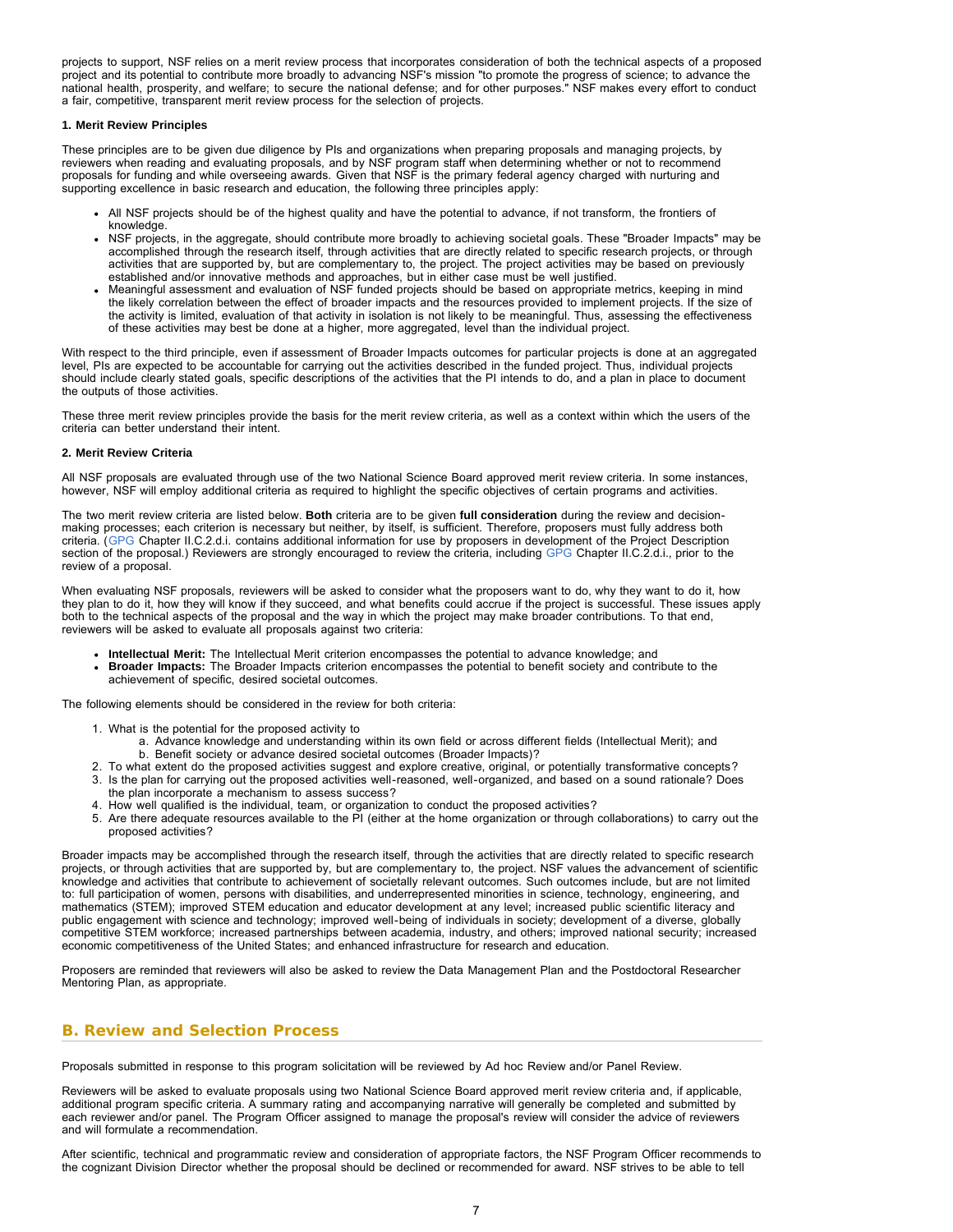applicants whether their proposals have been declined or recommended for funding within six months. Large or particularly complex proposals or proposals from new awardees may require additional review and processing time. The time interval begins on the deadline or target date, or receipt date, whichever is later. The interval ends when the Division Director acts upon the Program Officer's recommendation.

After programmatic approval has been obtained, the proposals recommended for funding will be forwarded to the Division of Grants and Agreements for review of business, financial, and policy implications. After an administrative review has occurred, Grants and Agreements Officers perform the processing and issuance of a grant or other agreement. Proposers are cautioned that only a Grants and Agreements Officer may make commitments, obligations or awards on behalf of NSF or authorize the expenditure of funds. No commitment on the part of NSF should be inferred from technical or budgetary discussions with a NSF Program Officer. A Principal Investigator or organization that makes financial or personnel commitments in the absence of a grant or cooperative agreement signed by the NSF Grants and Agreements Officer does so at their own risk.

Once an award or declination decision has been made, Principal Investigators are provided feedback about their proposals. In all cases, reviews are treated as confidential documents. Verbatim copies of reviews, excluding the names of the reviewers or any reviewer-identifying information, are sent to the Principal Investigator/Project Director by the Program Officer. In addition, the proposer will receive an explanation of the decision to award or decline funding.

### <span id="page-7-0"></span>**VII. AWARD ADMINISTRATION INFORMATION**

### <span id="page-7-1"></span>**A. Notification of the Award**

Notification of the award is made to *the submitting organization* by a Grants Officer in the Division of Grants and Agreements. Organizations whose proposals are declined will be advised as promptly as possible by the cognizant NSF Program administering the program. Verbatim copies of reviews, not including the identity of the reviewer, will be provided automatically to the Principal Investigator. (See Section VI.B. for additional information on the review process.)

# <span id="page-7-2"></span>**B. Award Conditions**

An NSF award consists of: (1) the award notice, which includes any special provisions applicable to the award and any numbered amendments thereto; (2) the budget, which indicates the amounts, by categories of expense, on which NSF has based its support (or otherwise communicates any specific approvals or disapprovals of proposed expenditures); (3) the proposal referenced in the award notice; (4) the applicable award conditions, such as Grant General Conditions (GC-1)\*; or Research Terms and Conditions\* and (5) any announcement or other NSF issuance that may be incorporated by reference in the award notice. Cooperative agreements also are administered in accordance with NSF Cooperative Agreement Financial and Administrative Terms and Conditions (CA-FATC) and the applicable Programmatic Terms and Conditions. NSF awards are electronically signed by an NSF Grants and Agreements Officer and transmitted electronically to the organization via e-mail.

\*These documents may be accessed electronically on NSF's Website at [http://www.nsf.gov/awards/managing/award\\_conditions.jsp?](http://www.nsf.gov/awards/managing/award_conditions.jsp?org=NSF) [org=NSF.](http://www.nsf.gov/awards/managing/award_conditions.jsp?org=NSF) Paper copies may be obtained from the NSF Publications Clearinghouse, telephone (703) 292-7827 or by e-mail from [nsfpubs@nsf.gov.](mailto:nsfpubs@nsf.gov)

More comprehensive information on NSF Award Conditions and other important information on the administration of NSF awards is contained in the NSF *Award & Administration Guide* (AAG) Chapter II, available electronically on the NSF Website at [http://www.nsf.gov/publications/pub\\_summ.jsp?ods\\_key=aag.](http://www.nsf.gov/publications/pub_summ.jsp?ods_key=aag)

# <span id="page-7-3"></span>**C. Reporting Requirements**

For all multi-year grants (including both standard and continuing grants), the Principal Investigator must submit an annual project report to the cognizant Program Officer no later than 90 days prior to the end of the current budget period. (Some programs or awards require submission of more frequent project reports). No later than 120 days following expiration of a grant, the PI also is required to submit a final project report, and a project outcomes report for the general public.

Failure to provide the required annual or final project reports, or the project outcomes report, will delay NSF review and processing of any future funding increments as well as any pending proposals for all identified PIs and co-PIs on a given award. PIs should examine the formats of the required reports in advance to assure availability of required data.

PIs are required to use NSF's electronic project-reporting system, available through Research.gov, for preparation and submission of annual and final project reports. Such reports provide information on accomplishments, project participants (individual and organizational), publications, and other specific products and impacts of the project. Submission of the report via Research.gov constitutes certification by the PI that the contents of the report are accurate and complete. The project outcomes report also must be prepared and submitted using Research.gov. This report serves as a brief summary, prepared specifically for the public, of the nature and outcomes of the project. This report will be posted on the NSF website exactly as it is submitted by the PI.

<span id="page-7-4"></span>More comprehensive information on NSF Reporting Requirements and other important information on the administration of NSF awards is contained in the NSF *Award & Administration Guide* (AAG) Chapter II, available electronically on the NSF Website at [http://www.nsf.gov/publications/pub\\_summ.jsp?ods\\_key=aag.](http://www.nsf.gov/publications/pub_summ.jsp?ods_key=aag)

### **VIII. AGENCY CONTACTS**

*Please note that the program contact information is current at the time of publishing. See program website for any updates to the*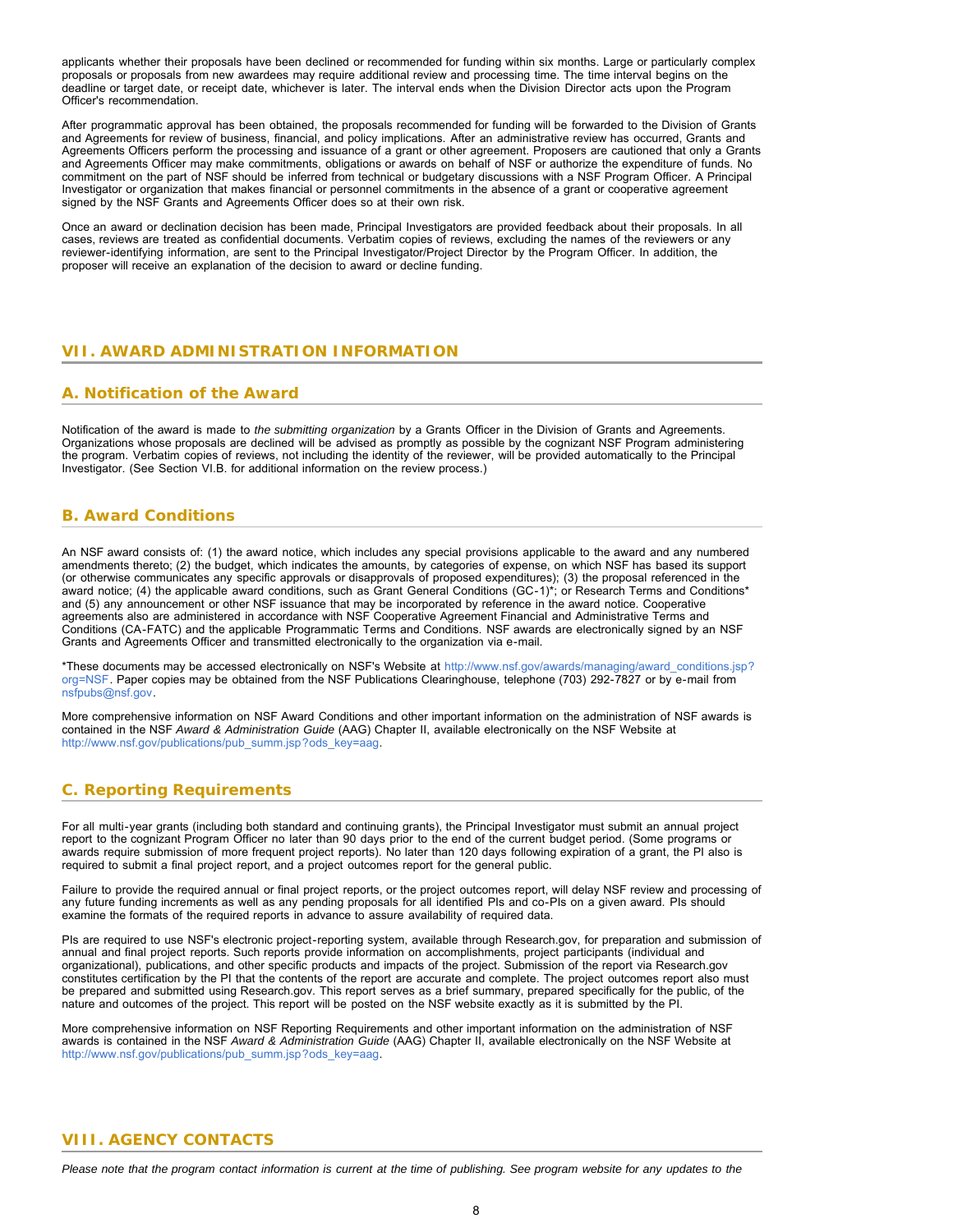#### *points of contact.*

General inquiries regarding this program should be made to:

- Carol Lucas, telephone: (703) 292-4608, email: [carlucas@nsf.gov](mailto:carlucas@nsf.gov)
- Rajakkannu Mutharasan, telephone: (703) 292-4608, email: [rmuthara@nsf.gov](mailto:rmuthara@nsf.gov)

For questions related to the use of FastLane, contact:

FastLane Help Desk, telephone: 1-800-673-6188; e-mail: [fastlane@nsf.gov.](mailto:fastlane@nsf.gov)

For questions relating to Grants.gov contact:

Grants.gov Contact Center: If the Authorized Organizational Representatives (AOR) has not received a confirmation message from Grants.gov within 48 hours of submission of application, please contact via telephone: 1-800-518-4726; email: [support@grants.gov.](mailto:support@grants.gov)

### <span id="page-8-0"></span>**IX. OTHER INFORMATION**

The NSF website provides the most comprehensive source of information on NSF Directorates (including contact information), programs and funding opportunities. Use of this website by potential proposers is strongly encouraged. In addition, "NSF Update" is an information-delivery system designed to keep potential proposers and other interested parties apprised of new NSF funding opportunities and publications, important changes in proposal and award policies and procedures, and upcoming NSF [Grants](http://www.nsf.gov/bfa/dias/policy/outreach.jsp) [Conferences.](http://www.nsf.gov/bfa/dias/policy/outreach.jsp) Subscribers are informed through e-mail or the user's Web browser each time new publications are issued that match their identified interests. "NSF Update" also is available on [NSF's website.](https://www.nsf.gov/cgi-bin/good-bye?https://public.govdelivery.com/accounts/USNSF/subscriber/new?topic_id=USNSF_179)

Grants.gov provides an additional electronic capability to search for Federal government-wide grant opportunities. NSF funding opportunities may be accessed via this mechanism. Further information on Grants.gov may be obtained at [http://www.grants.gov.](http://www.grants.gov/)

### **ABOUT THE NATIONAL SCIENCE FOUNDATION**

The National Science Foundation (NSF) is an independent Federal agency created by the National Science Foundation Act of 1950, as amended (42 USC 1861-75). The Act states the purpose of the NSF is "to promote the progress of science; [and] to advance the national health, prosperity, and welfare by supporting research and education in all fields of science and engineering."

NSF funds research and education in most fields of science and engineering. It does this through grants and cooperative agreements to more than 2,000 colleges, universities, K-12 school systems, businesses, informal science organizations and other research organizations throughout the US. The Foundation accounts for about one-fourth of Federal support to academic institutions for basic research.

NSF receives approximately 55,000 proposals each year for research, education and training projects, of which approximately 11,000 are funded. In addition, the Foundation receives several thousand applications for graduate and postdoctoral fellowships. The agency operates no laboratories itself but does support National Research Centers, user facilities, certain oceanographic vessels and Arctic and Antarctic research stations. The Foundation also supports cooperative research between universities and industry, US participation in international scientific and engineering efforts, and educational activities at every academic level.

*Facilitation Awards for Scientists and Engineers with Disabilities* provide funding for special assistance or equipment to enable persons with disabilities to work on NSF-supported projects. See Grant Proposal Guide Chapter II, Section D.2 for instructions regarding preparation of these types of proposals.

The National Science Foundation has Telephonic Device for the Deaf (TDD) and Federal Information Relay Service (FIRS) capabilities that enable individuals with hearing impairments to communicate with the Foundation about NSF programs, employment or general information. TDD may be accessed at (703) 292-5090 and (800) 281-8749, FIRS at (800) 877-8339.

The National Science Foundation Information Center may be reached at (703) 292-5111.

The National Science Foundation promotes and advances scientific progress in the United States by competitively awarding grants and cooperative agreements for research and education in the sciences, mathematics, and engineering.

To get the latest information about program deadlines, to download copies of NSF publications, and to access abstracts of awards, visit the NSF Website at [http://www.nsf.gov](http://www.nsf.gov/)

| • Location:                                            | 4201 Wilson Blvd. Arlington, VA 22230 |
|--------------------------------------------------------|---------------------------------------|
| • For General Information<br>(NSF Information Center): | (703) 292-5111                        |
| • TDD (for the hearing-impaired):                      | (703) 292-5090                        |
| • To Order Publications or Forms:                      |                                       |
| Send an e-mail to:                                     | nsfpubs@nsf.gov                       |
| or telephone:                                          | (703) 292-7827                        |
| • To Locate NSF Employees:                             | (703) 292-5111                        |